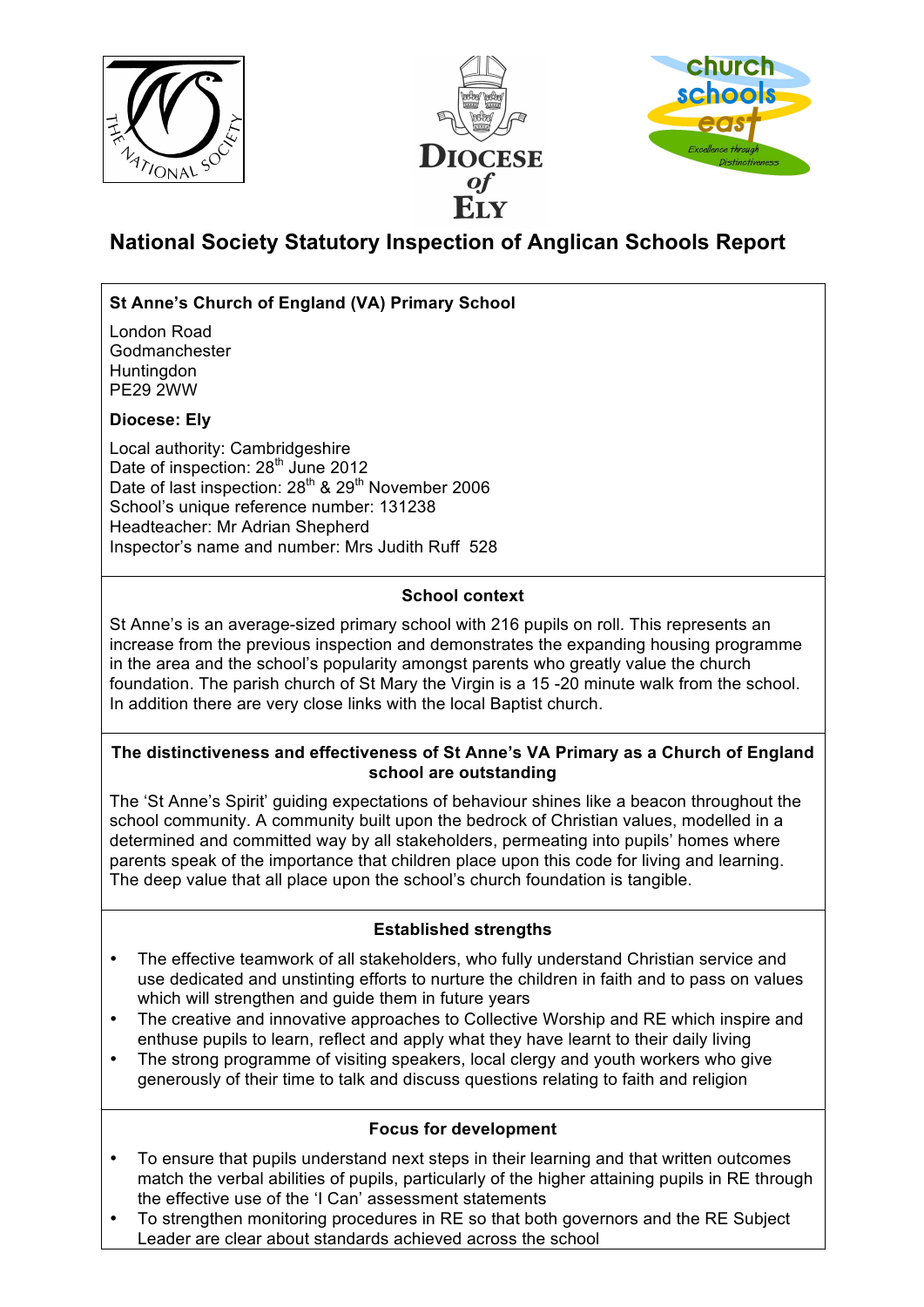#### **The school, through its distinctive Christian character, is outstanding at meeting the needs of all learners**

'Christian values are at the heart of everything at St Anne's' said a staff member. Governors speak of the privilege of serving in such a school. Parents describe the support and pride they have of being part of school's journey. In particular the comprehensive, thoughtful process, just completed, of reviewing the aims and values of the school. As one parent commented, 'It is not just the point at where this school is now, but the fact that I am confident that it is on the right pathway.' The spiritual awareness of the pupils is outstanding. Their understanding of prayer and reflection as precious opportunities to build a relationship with God is impressive, but this has been carefully nurtured by an enthusiastic staff, encouraging pupils' confidence and ability to express their feelings. As one child said, 'Prayer helps you to have a moment of calm and ask God for help, 'cause God will never give up on us.' Around the school there are many visual symbols and artefacts to support thought and reflection. The school has worked particularly hard on the reflective areas, both inside and outside. This was an action point very successfully addressed from the previous inspection. Behaviour of pupils is excellent with the 'St Anne's Spirit' positive behaviour code guiding the way the whole school community works together. High quality displays around the school demonstrate the value given to every individual. There is a strong sense of school identity and older children care and support their younger friends across the school with enthusiasm.

## **The impact of collective worship on the school community is outstanding**

The importance of Collective Worship is evident within the life of the school. Pupils and staff insist that it should start each school day with comments such as,' It sets me up for the day' and 'It helps me reflect on what is important to me.' Real impact of deepening pupil levels of understanding and appreciation of the importance of Collective Worship can be seen in pupil surveys across the year, with the most recent outcomes showing a growing maturity of response. Planning and evaluation of worship are detailed and thorough. The pupils participate in worship well. They enjoy the 'Headteacher Challenge' from each worship theme. The staff have worked hard to build links between the Collective Worship theme and the classroom curriculum. Prayer is an example of where there are good links between whole school worship and children's interests. For example, the recently formed 'Dragon Club' at the school spontaneously wrote a group prayer for the club. External visitors such as 'Gener8', local clergy and youth workers are all welcomed and enjoyed for the sense of fun and energy that they bring, whilst respecting that there is a serious message to be learned. The church is used well for Collective Worship, including Eucharists for both staff and pupils. Pupils are familiar with the Anglican welcome liturgy.

#### **The effectiveness of the religious education is outstanding**

The outstanding leadership of both the headteacher and RE subject leader ensures that the profile of RE throughout the school is very high. Over the past year, a whole school focus on the planning and assessing aspects have successfully improved practice and built cohesion and consistency. Teaching was observed in all year groups and was judged good to outstanding. Strengths are in the creative and innovative approaches used to inspire and enthuse the pupils for the subject. Excellent links are made with art, dance and music. An outstanding lesson involved a class of pupils interpreting the 'Lord's Prayer' with groups of dancers able to articulate clearly the significance of the chosen movements to illustrate phrases from the prayer. Pupils speak enthusiastically of the 'Window / Mirror' approach to learning in RE. This has had a profound significance for them in learning about religion through the 'window' and using the 'mirror' to learn from that religion or faith idea as to how it might have impact on their lives. Assessment practice, using the 'Can do' statements is developing well, but the school intend to embed this further within classes. Pupils interviewed showed outstanding progress in their oral understanding and appreciation of RE. This is not yet matched by high quality written outcomes, particularly from the most able pupils. Planning for RE is detailed and thorough. Good use is made of the school environment to stimulate discussion. For example the creative work observed around the colourful wooden crosses. The 'Enquiry Led' approach is very effectively used in RE, stimulating opportunities for discussions and 'mind mapping' approaches which harness the pupils' curiosity and natural enthusiasm for learning. Monitoring is not yet fully developed to enable the RE subject leader